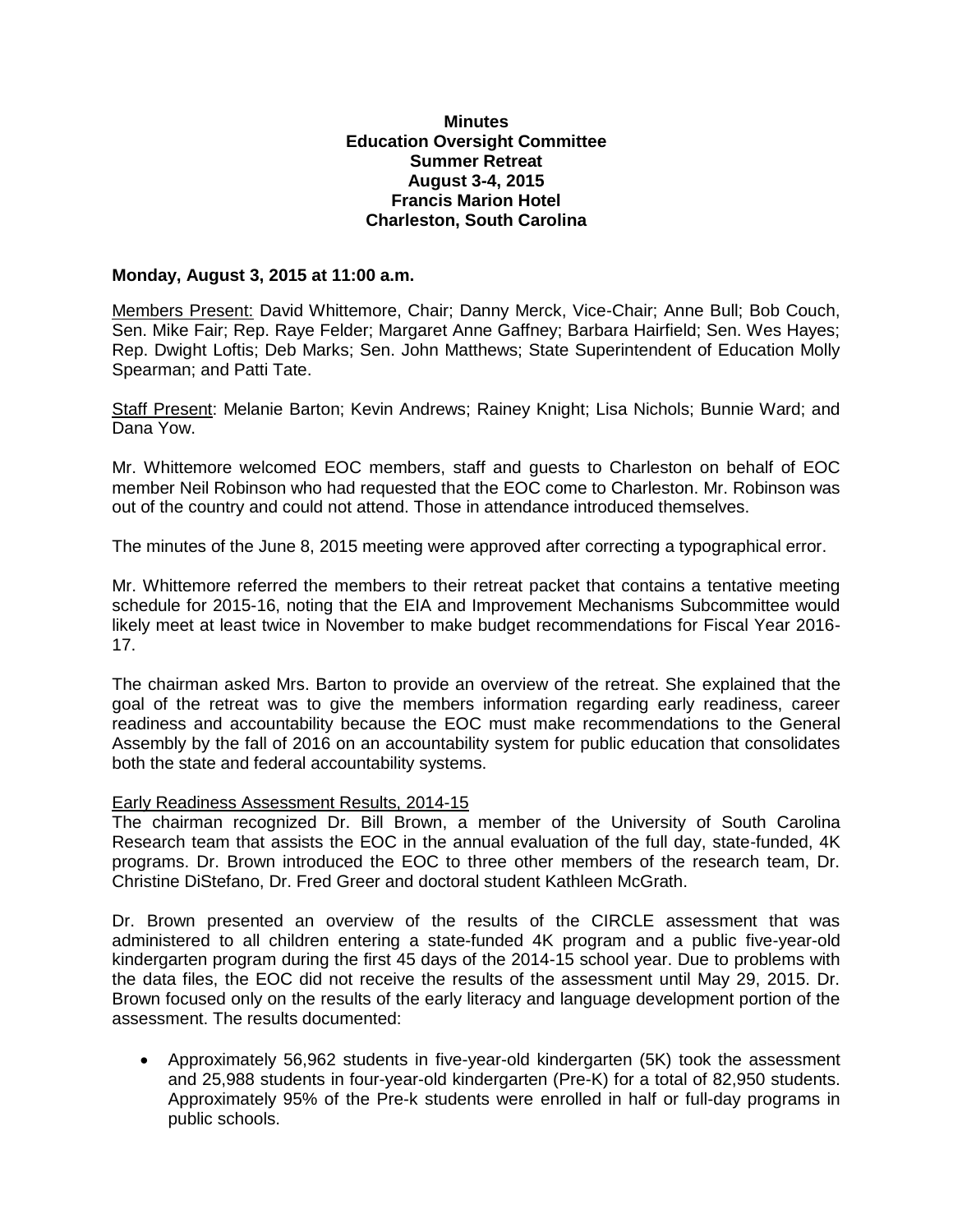- By demographics, 50.3% of the students who took the assessment in 5K were white, 34.4% were African American and 4.2% Hispanic. In Pre-K, 37.2% of the children were white, 44.7% African American, and 12.3% Hispanic.
- Approximately 78% of the children in Pre-K were eligible for the free or reduced price Federal lunch program with two-thirds of the students in 5K eligible for the free or reduced price Federal lunch program. A greater percentage of students in Pre-K resided in poverty.
- Of the students in 5K, 10% had an individualized education plan (IEP) while 6.4% of the pre-K students had one.
- CIRCLE scores for early literacy and language development involved three scores: letter naming, vocabulary and a composite score.
- Regarding letter naming, the mean score for 5K students was 25.3 while in Pre-K it was 9.76. Approximately 14,000 pre-K students knew five or fewer letters.
- On vocabulary the Pre-K results were more evenly distributed with the mean score being 14.6.
- By race and ethnicity, there was little to no difference between the scores of white and African American students in Pre-K. Hispanic students scored lower than their counterparts.
- Regarding CIRCLE scores for kindergartners with prior Pre-K enrollment, the results were consistent for students who attended full-day 4K in public schools compared to First Steps.

Following the presentation, EOC members discussed the results.

Rep. Felder asked for clarification on the number of letters that students could name. Dr. Brown emphasized that the assessment was timed. Ms. Hairfield asked why the Department of Education did not choose CIRCLE as an optional literacy assessment for 4K in 2015-16. State Superintendent Spearman and her staff noted that there were significant problems with the quality of the data provided by the vendor Amplify. Employees at the Department found errors and consequently the results will not be released, and the issue is currently in litigation. Dr. Julie Fowler of the Department of Education stated that for the current school year, districts may choose one of three formative assessments for students in 4K including Teaching Strategies Gold, myIGIDs and PALS PreK. For five-year-olds entering kindergarten, all will be assessed using DRA2. DRA2 was chosen because the Department is interested in knowing if the assessment could be used to measure progress of students from 5K through grade 2. Sen. Hayes asked for clarification if the proviso or law needs to be amended. Staff responded that if the Department secures an assessment or assessments through the State Procurement Process, then no proviso would be needed. Rep. Felder reinforced the legislative intent that the Read to Succeed legislation calls for a progress monitoring system for children entering a statefunded 4K or public schools to ensure that children are monitored and given the appropriate intervention to succeed. Ms. Marks asked for clarification about Tables 18 and 19, which document CIRCLE scores for kindergartners with prior Pre-K enrollment. She wanted to know if prior child care centers not participating in the state program were assessed.

At 12:30 p.m. the committee recessed for lunch.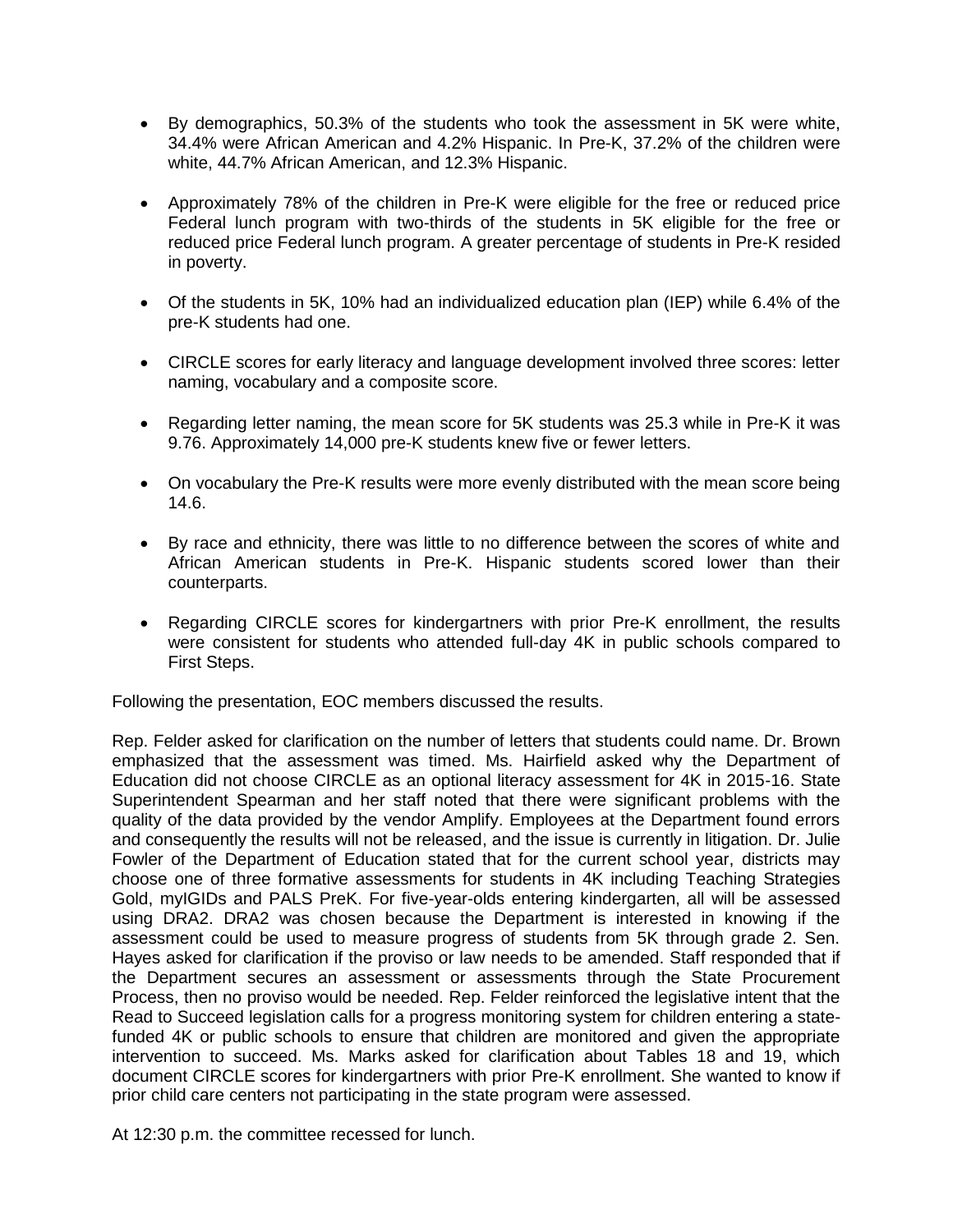At 1:30 p.m. the chairman called the meeting to order and recognized Senator Fair for an announcement. Senator Fair described an opportunity in February of 2016 for the EOC to partner with the Greenville Hospital System to host a forum to discuss the latest development in brain research, focusing on self-regulation and brain elasticity with the focus being on the implications of the research on early childhood education. With no objections, the EOC will work with Desmond Kelly, MD, Chief of Pediatrics at the Greenville Hospital System on the conference.

Then the chairman recognized on Mr. Lewis Gossett, President and CEO of the South Carolina Manufacturers Alliance. Mr. Gossett thanked the EOC for its commitment to including career readiness as a central component of the next state accountability system. He stressed that workforce development is the single most important issue facing the manufacturing community of South Carolina, even more important than roads. He explained that jobs are available in South Carolina in high-tech manufacturing; however, finding individuals with the high-tech skills is becoming an issue. Jobs are going unfilled. He noted that South Carolina needs more degreed engineers as well as individuals with industry credentials or two-year degrees in math, science and STEM-related fields. To address the shortage, the SC Manufacturers Alliance along with the SC Research Authority, supported the creation of STEM Premier.

Then Mr. Gossett introduced Don Tylinski and Casey Welch with Stem Premier, which was created in Charleston, South Carolina. Mr. Tylinski explained that STEM Premier was designed to expose South Carolina students to opportunities and careers in high-tech manufacturing as well as post-secondary degrees in STEM. With 40 to 50% of the workforce to retire in the next decade, Mr. Tylinski argued that South Carolina needs more individuals at an earlier age to be introduced to different pathways, opportunities. STEM Premier offers them the opportunity to showcase their skills and interest with an online system.

Mr. Welch then proceeded to provide a live demonstration of the STEM Premier system noting that the online tool allows students to create profiles beginning at age 13 that showcase the student's grade point average, WorkKeys scores, ACT, SAT or ASVAB scores, interests, accomplishments, community service, jobs, internships, skills and credentials. Then employers and postsecondary institutions can actively recruit students. Students can indicate their new steps, which may include careers or postsecondary education. The goal of the system is to assist those students who may not have the highest grade point average but do have the aptitude, interest and credentials to pursue a high-tech manufacturing career. Currently, 1,600 students in South Carolina have profiles on the system. The STEM Premier system empowers students to create and manage their profile.

Senator Fair asked if parents give permission for students to access. Mr. Tylinski responded that parents do sign off for their child to participate. Mr. Welch also noted that STEM Premier should give South Carolina the metrics to measure the impact of EEDA. Dr. Couch announced that many of his students are using the system.

Then, the Chairman introduced Daniel Kassis, Vice President of Customer Service at SCANA. Mr. Kassis presented information on a partnership between manufacturing and energy companies regarding sustainability. A partnership between Boeing and SCANA, at-risk youth and military service veterans who have GEDs are trained in how to do energy efficiency studies in low-income areas. The results have been impressive with 58 graduates hired for full-time employment. Dr. Couch noted that energy efficiency programs will provide significant employment opportunities in the future. Sen. Matthews expressed his appreciation that the program seems to address many employment and income needs in low-income homes.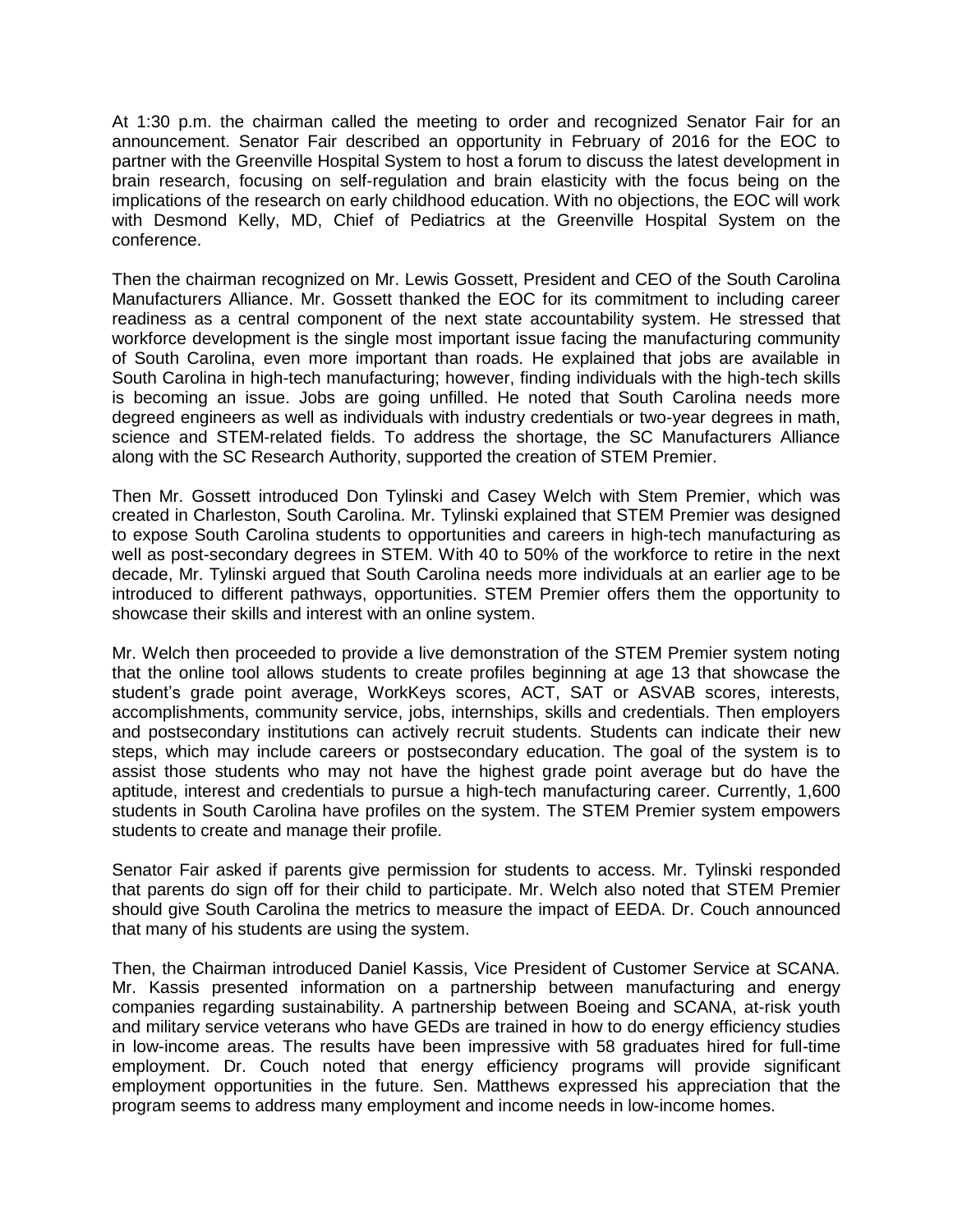Then Mr. Gossett introduced Warren Helm, Director of Quality, Training and Workforce Development at Boeing and Connor McIntyre Six Sigma Master Black Belt for Cummins Turbo Technologies, to talk about the workforce needs of these high-tech manufacturing companies in Charleston. Mr. McIntyre explained that his company has an apprenticeship program that is growing but the company is still recruiting internationally. For mid-level, skilled labor, he argued that South Carolina needs more mid-level, hourly skilled workers to fill available careers in his company. And as more manufacturing equipment is modernized, there will be a greater need for these employees. Mr. Helm addressed the committee by noting that there are currently in the United States approximately five-million job openings. Next year will be the  $100<sup>th</sup>$  year anniversary of Boeing with one of the pivotal points in the company's history being the decision to come to South Carolina. Currently, there are 300 jobs that have not been filled at the Charleston plant. For Boeing, a skilled worker is an employee with strong skills in math, science and problem-solving abilities. Finding engineers is not a problem for Boeing; finding highlyskilled, advanced manufacturers is a challenge. Furthermore 50 percent of the Boeing workforce is set to retire in the next five years, which presents problems for the future pipeline.

Rep. Loftis asked about the largest deficit in the job applicants. Mr. Helms responded the largest challenge is having sufficient math skills, followed closely by problem-solving abilities. Mr. McIntyre noted that South Carolina is producing great students, just not enough to meet the needs of high-tech manufacturing. Rep. Felder stated that one day a year, career day in schools, is insufficient. Many career days do not showcase jobs in high-tech manufacturing or other high-demand jobs. Mr. McIntyre agreed and stated that more youth apprenticeship programs are needed.

Sen. Matthews agreed that the perception or stigma is still there that manufacturing jobs do not pay enough and the working conditions are not desirable; however, that perception is not reality. Mr. McIntyre agreed, citing a recent Harvard article that stated that students coming out of a technical school will make more money than a four-year graduate in a non-STEM program.

Rep. Loftis noted that project-based learning is needed more in our schools. Ms. Hairfield stated that starting in middle schools should be our goal. She commended Boeing for their involvement with the Charleston County School District and expressed her desire to have Boeing employees inside schools more.

The EOC adjourned at 4:00 p.m. The chairman announced that EOC members and staff would be having dinner at Coast Restaurant at 6:00 p.m.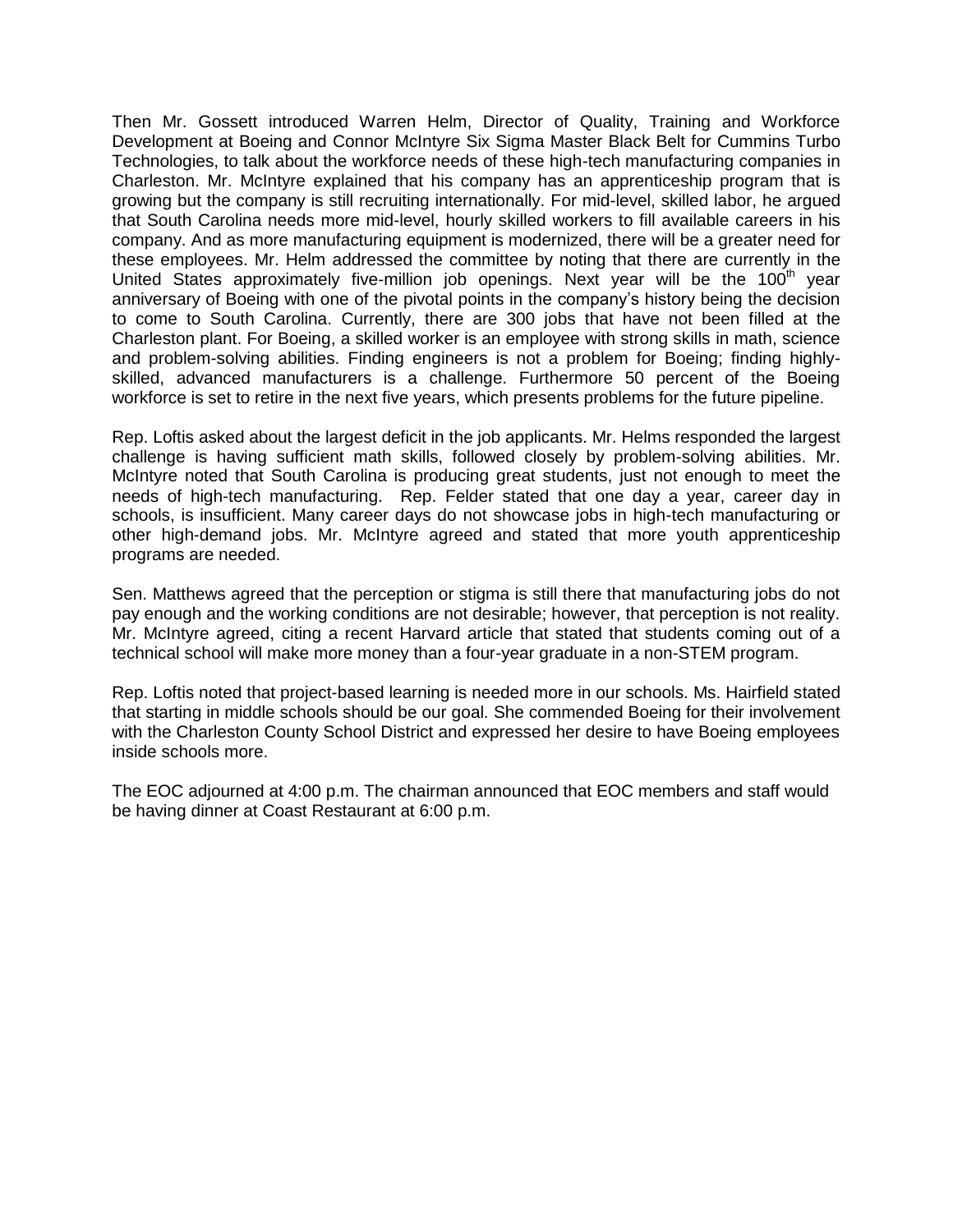## **Tuesday, August 4, 2015 at 8:30 a.m.**

Members Present: David Whittemore, Chair; Danny Merck, Vice-Chair; Anne Bull; Bob Couch, Rep. Raye Felder; Margaret Anne Gaffney; Barbara Hairfield; Sen. Wes Hayes; Rep. Dwight Loftis; Deb Marks; Sen. John Matthews; and Patti Tate.

Staff Present: Melanie Barton; Kevin Andrews; Rainey Knight; Lisa Nichols; Bunnie Ward; and Dana Yow.

The chairman introduced Dr. Terry Holliday, South Carolina native and Commissioner of Education for the state of Kentucky until the end of August. Dr. Holliday thanked the committee for inviting him to Charleston to discuss accountability. Having been a classroom teacher, a principal, district superintendent and now state commissioner of education, Dr. Holliday explained that he had a comprehensive view of accountability from all levels.

Dr. Holliday opened by describing the events that led up to the creation of Kentucky's current accountability system for public education. In 2009 Kentucky passed a comprehensive education reform bill, Senate Bill 1. The motivation for the legislation was the fact that the majority leader's child who was class valedictorian needed remediation courses upon enrolling in Vanderbilt University. There was widespread concern that a high school diploma in Kentucky did not prepare students to be college ready.

According to Dr. Holliday, the process that Kentucky underwent involved the following: (1) adopting new college and career ready standards that happened to be Common Core State Standards; (2) developing new summative assessments aligned to the standards; (3) creating a new accountability system that measures college and career readiness; and (4) reporting the results using a new state report card format that focused on numeric scores.

Dr. Holliday used handouts to document the changes in the accountability system. Currently, students in grades 3 through 8 are assessed annually in English language arts, mathematics, science and social studies. All juniors take the ACT. Two administrations of COMPASS as well to students not scoring high enough on the ACT to demonstrate college readiness. Students who are both college and career ready upon graduating from high school receive multiple weights in the accountability system.

As Dr. Holliday explained, there is a need to balance the amount of summative and formative assessments given. Summative assessments are limited in how much they can inform instruction but they should help drive improvement in curriculum. He noted that the results of NAEP are the best indicators to determine how well a state is succeeding in preparing students to be college ready. Proficient on NAEP is the level that prepares students for college. Kentucky went from 30% proficient in 2009 to 67% in 2015. It is estimated that increasing the rigor in Kentucky and ensuring that more students are college ready has saved Kentucky parents \$15.0 million in the cost of remedial course work.

In the end, the answers that South Carolina must answer are as follows. First, what behaviors do you want to drive? For the No Child Left Behind Federal legislation, the goal was to close the achievement gap. However, the unintended consequences were a narrowing of the curriculum, too much time spent on test prep, and too much focus on the "bubble" students, those who needed a little extra intervention to be proficient. Students at the "ends," those who were significantly below grade level and those who were significantly above were often over-looked. The behaviors also need to be balanced with emphasis on the arts, physical education and social studies. Second, how will the state reward schools that are doing well and identify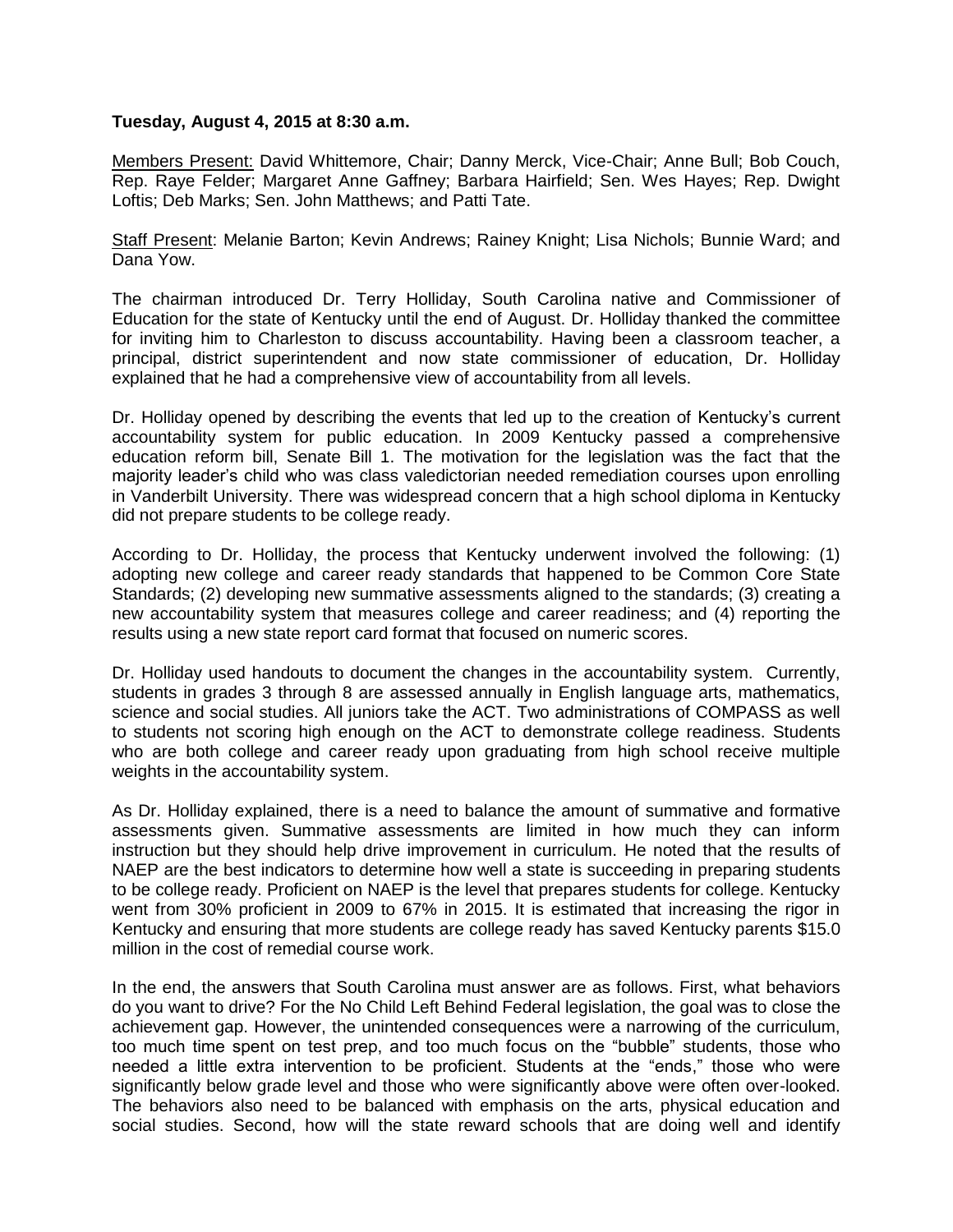schools that are underperforming? If a state only focuses on absolute achievement, then schools with severe poverty and underachievement will not be rewarded for growth. Socioeconomic conditions will be the determinant of success rather than educational gains. Dr. Holliday recommended that the state include measures of student growth and increased graduation rates in the accountability system. Finally, a third question is whom will the state engage in devising the accountability system? He strongly recommended engaging classroom teachers as well as parents, business, etc. In the end, accountability must incentivize behavior we want to see in schools and drive student improvement.

Dr. Merck asked Dr. Holliday to clarify what scores students have upon graduating from public schools in Kentucky and to explain how the accountability system impacts teacher and principal evaluations. Dr. Holliday noted that all students have an ACT and at least one ACT COMPASS score. Students desiring to enter careers may also have a WorkKeys or ASVAB score. Kentucky partnered with the Pentagon to identify the  $50<sup>th</sup>$  percentile score on ASVAP as being "career-ready." For career students, Kentucky also gives the WorkKeys. Currently, students earning a Silver or better WorkKeys certification are deemed career ready. Dr. Holliday anticipates that in the near future "career ready" will be deemed Gold or Platinum on WorkKeys. Kentucky is also moving to having all students who are career ready to have an industry certification. Regarding teacher evaluations, Dr. Holliday recommended that states not have teacher "evaluation" systems but instead teacher "effectiveness" systems that support teachers as well as principals. Such a system will improve instruction. Principals are challenged to know what good teaching looks like and how to improve instruction.

Sen. Hayes asked Dr. Holliday how Kentucky combined its state and federal systems. Dr. Holliday responded that they used the ESEA waiver process to do that. He also noted that whether a state uses ratings of A, B, C, D or F or nomenclature such as "distinguished, proficient or needs improvement,' the bar needs to be reset at least at five-year intervals. Regarding the debate of rating and ranking schools, Holliday said that they determined if they didn't do it, others would do it for them. Additionally, bonus points were awarded within Kentucky's accountability system for students who met college- **and** career-ready criteria.

Sen. Matthews asked how Kentucky defines living wages for determining career readiness. Dr. Holliday said that they used workforce statistics from the Chamber of Commerce to determine how much income it takes for a family of four to live.

Ms. Hairfield asked a question about one of the handouts that related to 23% of a school's score being program reviews. How does that work? Dr. Holliday noted that the state has a rubric that school councils are required to use to determine their program reviews. Then the Kentucky Department of Education conducts random audits to determine the validating and reliability of the program reviews.

There are rubrics for world languages, etc. Kentucky does have innovation districts, highperforming districts that are developing their own innovation accountability systems based on performance assessments.

Dr. Couch asked who drives the education conversation in Kentucky. Dr. Holliday stated that it is the Kentucky Chamber of Commerce, the Pritchard Committee and higher education.

Rep. Loftis asked how Kentucky has been able to elevate and integrate career technology. Dr. Holliday noted that there are no dead-ends and many on-ramps. Kentucky needs 80 to 85% of its students to go on for post-secondary education with everything they need to be successful.